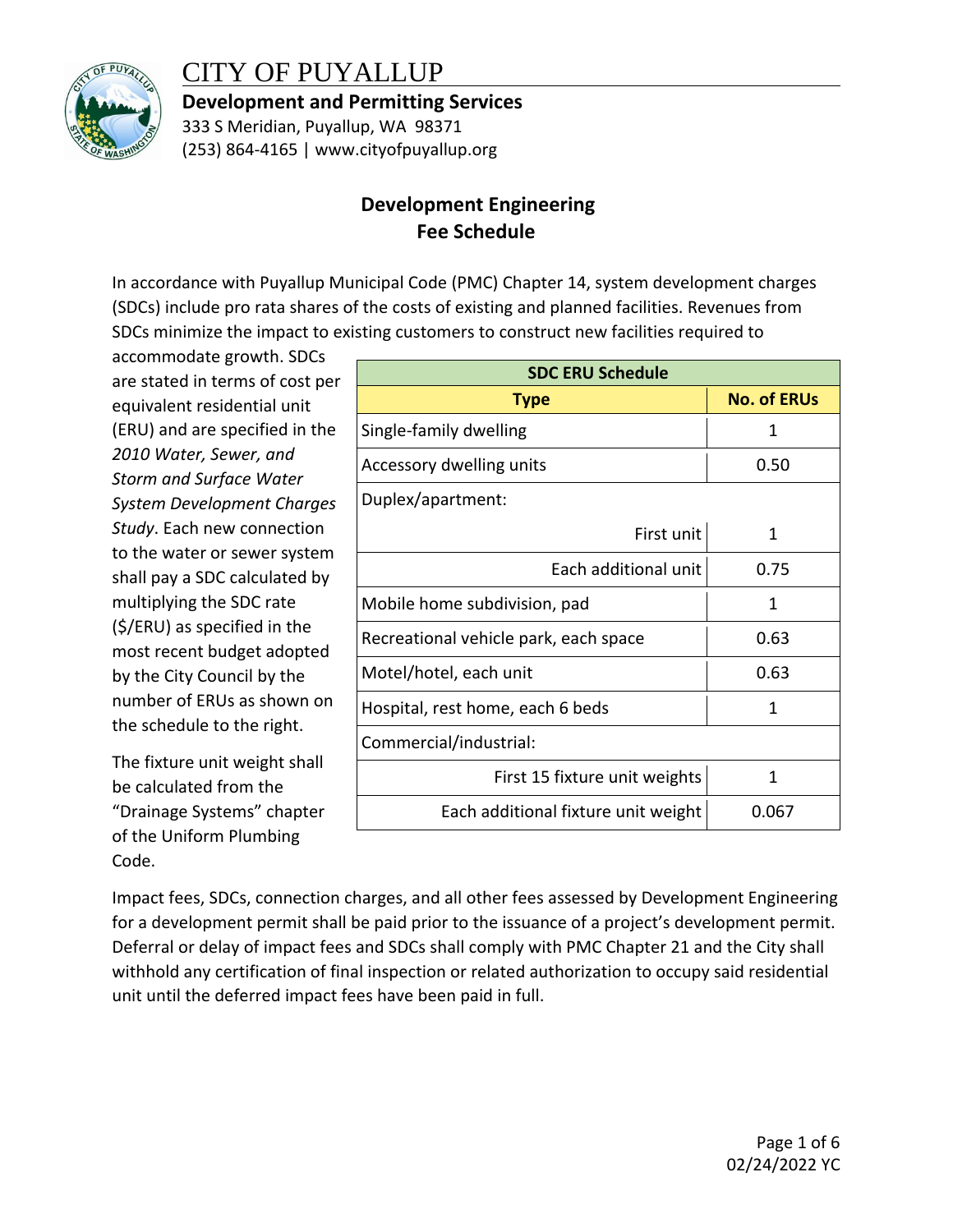| <b>System Development Charges</b><br>(Effective February 1, 2022)                                                                                  |                                             |                                                                            | <b>Impact Fees</b><br><b>ITE Manual</b> |                                                   |
|----------------------------------------------------------------------------------------------------------------------------------------------------|---------------------------------------------|----------------------------------------------------------------------------|-----------------------------------------|---------------------------------------------------|
| <b>Type</b>                                                                                                                                        | <b>Water SDC</b>                            | <b>Sewer SDC</b>                                                           | <b>Storm SDC</b>                        | <b>Traffic</b>                                    |
| Single Family<br><b>Dwelling</b>                                                                                                                   | \$4,260.00                                  | \$5,890.00                                                                 | \$3,560.00                              | \$4,230.00                                        |
| Accessory<br><b>Dwelling Unit</b>                                                                                                                  | \$2,130.00                                  | \$2,945.00                                                                 | \$0.00                                  | \$846.00                                          |
|                                                                                                                                                    | \$4,260.00<br>for first unit                | \$5,890.00<br>for first unit                                               | \$3,560.00<br>for 1-2 units             | \$2,565.00<br>per dwelling unit<br>for 1-2 units* |
| \$3,560.00<br>Multi-Family<br>Residence<br>\$3,195.00<br>\$4,417.50<br>for each<br>for each<br>commercial (3<br>additional unit<br>additional unit | for each 2,800<br>square feet of            | \$2,295.00<br>per unit for 1-3<br>story building with<br>at least 3 units* |                                         |                                                   |
|                                                                                                                                                    | or more units)<br>hard surface              | \$1,755.00<br>per unit for 4-10<br>story building*                         |                                         |                                                   |
| Mobile Home<br>Subdivision                                                                                                                         | \$4,260.00<br>per pad                       | \$5,890.00<br>per pad                                                      | \$3,560.00<br>per pad                   | \$2,610.00<br>per pad                             |
| Recreational<br><b>Vehicle Park</b>                                                                                                                | \$2,683.80<br>per space                     | \$3,710.70<br>per space                                                    | \$0.00                                  | \$1,215.00<br>per space                           |
| Motel<br>Hotel                                                                                                                                     | \$2,683.80<br>per unit                      | \$3,710.70<br>per unit                                                     | \$0.00                                  | \$4,500.00<br>per p.m. peak<br>hour trip*         |
| Hospital<br><b>Rest Home</b>                                                                                                                       | \$4,260.00<br>for every 6 beds              | \$5,890.00<br>for every 6 beds                                             | \$0.00                                  | \$4,500.00<br>per p.m. peak<br>hour trip*         |
| Commercial                                                                                                                                         | \$4,260.00<br>for first 15<br>plumbing FUWs | \$5,890.00<br>for first 15<br>plumbing FUWs                                | \$3,560.00<br>for every 2,800           | \$4,500.00<br>per p.m. peak                       |
| Industrial<br>\$285.42<br>for each<br>additional FUW                                                                                               |                                             | \$394.63<br>for each<br>additional FUW                                     | square feet of<br>hard surface          | hour trip*                                        |

\* Traffic impact fee calculated and assessed by Traffic Engineering.

In accordance with PMC 21.20.130 and the latest edition of the *Institute of Transportation Engineers (ITE) Trip Generation Manual*, the impact fee schedule for traffic shall be assessed at \$4,500 per p.m. peak hour trip.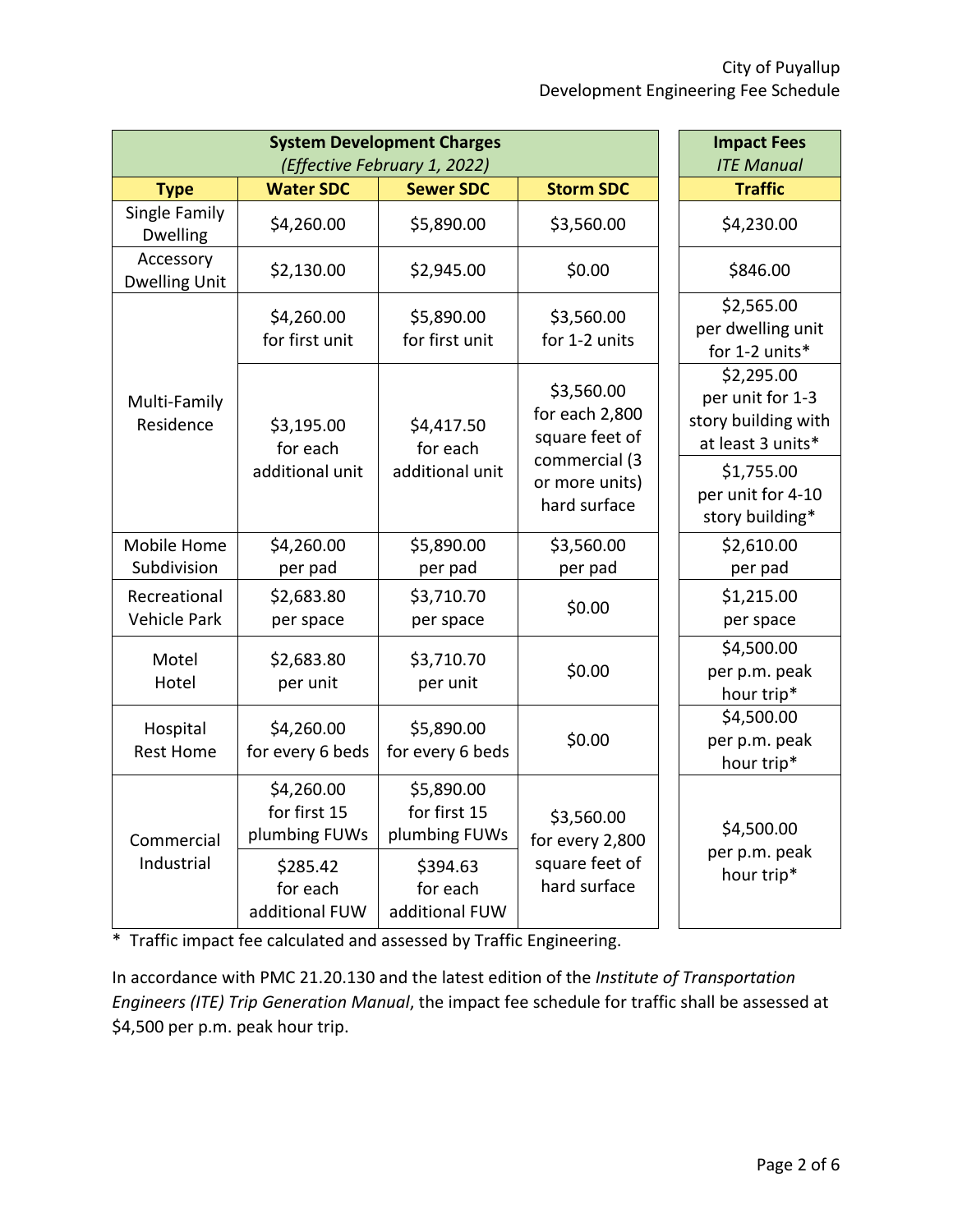| <b>Park Impact Fees</b> |                          |                                |                            |
|-------------------------|--------------------------|--------------------------------|----------------------------|
| <b>Type</b>             | <b>Development Area</b>  | <b>Primary Park Impact Fee</b> | <b>ADU Park Impact Fee</b> |
|                         | Less than 500 sq. ft.    | \$1,560.05 per unit            | \$312.01                   |
| Residential             | $500 - 999$ sq. ft.      | \$2,313.53 per unit            | \$462.71                   |
|                         | $ 1,000 - 1,999$ sq. ft. | \$3,291.31 per unit            |                            |
|                         | $ 2,000$ or more sq. ft. | \$4,017.30 per unit            |                            |
| Manufacturing           | Any                      | \$0.87 per square foot         |                            |

The impact fees for parks (PMC 21.20.120) are established as follows:

Demolition fees may be assessed for the removal of existing utility services that are impractical in future development or for utility services that do not meet current standards. In accordance with City Standards, new construction shall remove the existing sanitary sewer service at the main and install a new sanitary sewer service.

| <b>Demolition Fees</b>   |                          |                             |
|--------------------------|--------------------------|-----------------------------|
| <b>Service</b>           | <b>Water</b>             | <b>Sewer</b>                |
| Removal at Property Line | \$82.00 (at water meter) | \$30.00 (at sewer cleanout) |
| Removal at Main          | \$982.00                 |                             |

Water and sanitary sewer availability review may be assessed with the following charges:

| <b>Certificate of Water or Sewer Service Availability</b> |          |  |
|-----------------------------------------------------------|----------|--|
| <b>Certificate Type</b>                                   | Fee      |  |
| Water or Sewer Availability                               | \$40.00  |  |
| <b>Hydraulic Model</b>                                    | \$600.00 |  |
| Tacoma-Pierce County Health Department                    | \$40.00  |  |
| (TPCHD) Water Adequacy Verification                       |          |  |
| <b>TPCHD Sewer/Septic Verification</b>                    | \$40.00  |  |

| <b>Water or Sewer Service Outside Puyallup City Limits</b> |                                                        |                   |
|------------------------------------------------------------|--------------------------------------------------------|-------------------|
| <b>Development Area</b><br><b>Project Size</b>             |                                                        | <b>Review Fee</b> |
| Small                                                      | Less than 10,000 SF of new structural area or 20,000   | \$690.00          |
|                                                            | SF total affected site development area.               |                   |
| Medium                                                     | 10,001 - 19,999 SF of new structural area or 20,001-   | \$1,250.00        |
|                                                            | 39,999 SF total affected site development area.        |                   |
| Large                                                      | 20,000 SF or greater of new structural area or 40,000  | \$1,890.00        |
|                                                            | SF or greater of total affected site development area. |                   |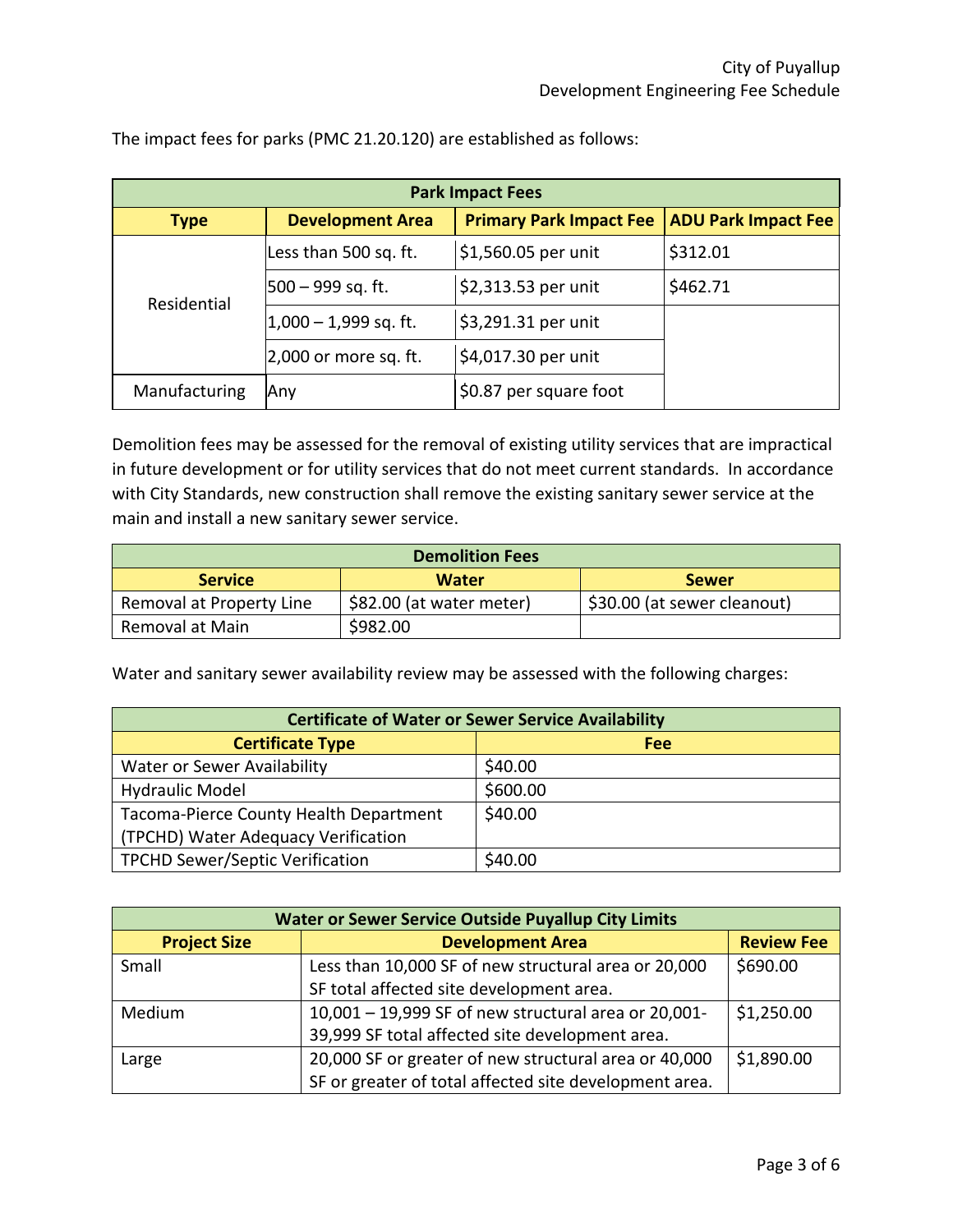Should the City elect to make the actual physical connection between the water main and meter, the actual costs, including direct and indirect costs, shall be charged as connection charges.

| <b>Connection Charges &amp; Inspections</b>              |              |              |
|----------------------------------------------------------|--------------|--------------|
| <b>Service</b>                                           | <b>Water</b> | <b>Sewer</b> |
| 5/8" x 3/4" Tap, Service, & Meter Installation           | \$2,638.00   |              |
| 5/8" Meter Set                                           | \$500.00     |              |
| 1" Tap, Service, & Meter Installation*                   | \$2,826.00   |              |
| 1" Meter Set*                                            | \$618.00     |              |
| 1 1/2" Tap, Service, & Meter Installation                | \$4,291.00   |              |
| 1 1/2" Meter Set                                         | \$948.00     |              |
| 2" Tap, Service, & Meter Installation                    | \$4,759.00   |              |
| 2" Meter Set                                             | \$1,289.00   |              |
| Commercial Tap, Service, & Meter Installation Inspection | \$130.00     |              |
| Commercial or Multi-Family Residence Service Connection  | \$130.00**   | \$160.00**   |
| Residential Private Service Repair                       | \$130.00     | \$170.00     |
| <b>ADU Private Service Inspection</b>                    | \$130.00     |              |
| <b>General Engineering Inspection</b>                    | \$130.00     | \$130.00     |
| Main Tap & CCTV Inspection                               |              | \$466.00     |
| <b>Stub Connection &amp; CCTV Inspection</b>             |              | \$356.00     |

\* A minimum sized 1" water meter and service is required to supply a fire sprinkler protection system for a single family residence.

\*\* Additional inspection fees may be assessed.

Permit applications that require a separate right-of-way (ROW) permit may be assessed with the following fees:

| <b>Public Right-of-Way (ROW) Charges</b> |          |  |
|------------------------------------------|----------|--|
| <b>Service</b>                           | Fee      |  |
| <b>ROW Permit Fee</b>                    | \$80.00  |  |
| <b>Utility Permit Review</b>             | \$110.00 |  |
| ROW Inspection/Concrete Work             | \$130.00 |  |
| <b>Traffic Control Review Fee</b>        | \$90.00  |  |
| Open Cut Charge                          | \$70.00  |  |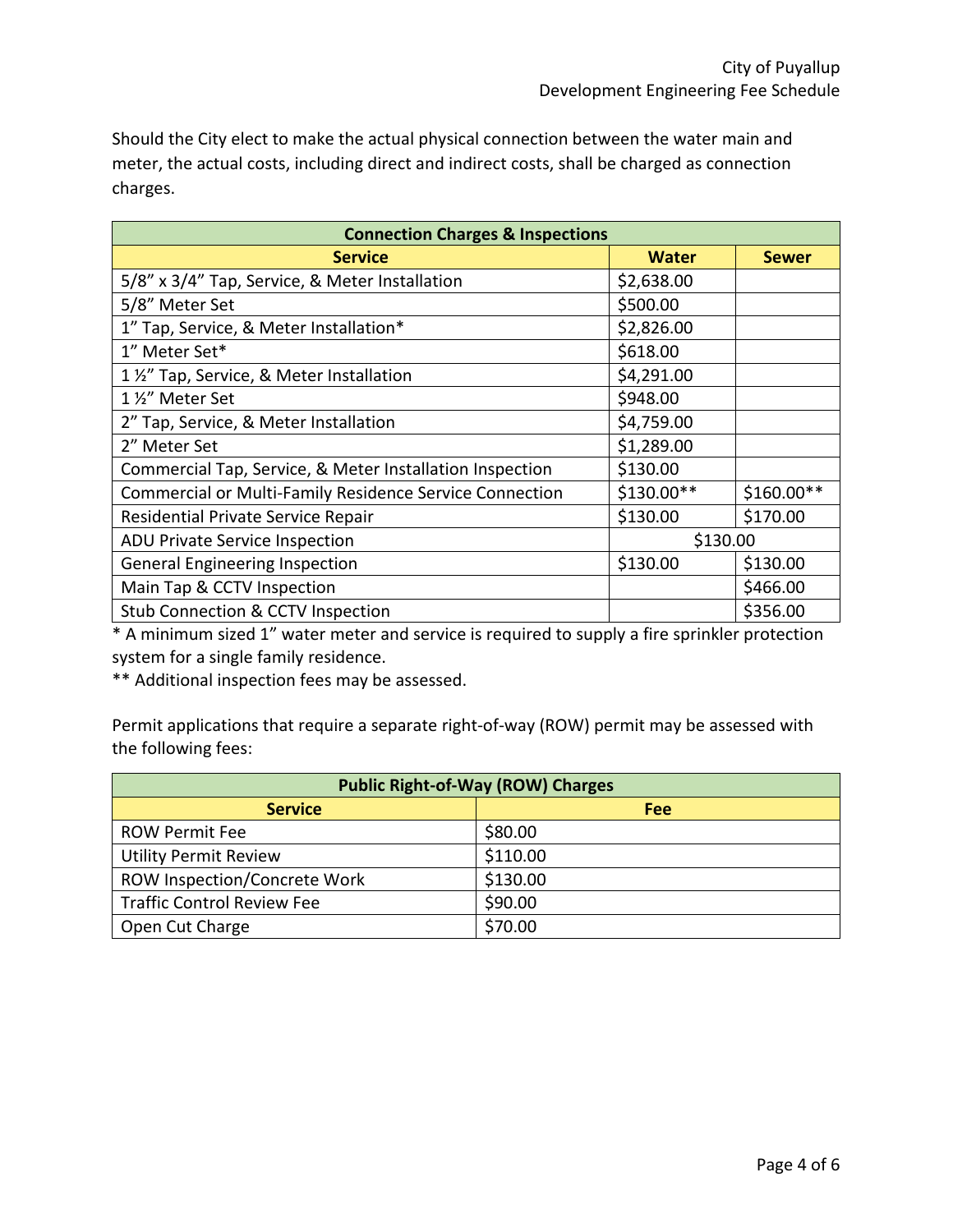No person shall initiate or engage in any land-disturbing activity without having obtained a permit as required by PMC Chapter 21.

| <b>Clear, Fill, &amp; Grade Fees</b> |            |  |
|--------------------------------------|------------|--|
| <b>Service</b>                       | <b>Fee</b> |  |
| Permit Fee*                          | \$190.00   |  |
| As-Built Record Drawing Review Fee** | \$200.00   |  |
| <b>Clearing Only</b>                 | \$70.00    |  |
| 0-50 cubic yards                     | \$130.00   |  |
| 51-100 cubic yards                   | \$240.00   |  |
| 101-1,000 cubic yards                | \$510.00   |  |
| 1,000-10,000 cubic yards             | \$760.00   |  |
| 10,001-100,000 cubic yards           | \$1,000.00 |  |
| $+100,000$ cubic yards               | \$1,240.00 |  |

\* Additional inspection fees may be assessed.

\*\* As-Built Record Drawing Review Fee required for all Clear, Fill, & Grade permits.

In accordance with PMC Chapter 11.04.010, no person, firm, corporation, or other legal entity shall excavate, tunnel under, fill in, grade, pave, level, alter, construct, repair, remove or excavate any pavement, sidewalk, crosswalk, curb, driveway, gutter, sewer, water main or any other structure or improvement located over, under or upon any public street, highway, avenue, alley, or public right-of-way within the city limits without first obtaining a Civil Construction Permit.

| <b>Civil Construction Charges</b>                |                                             |  |
|--------------------------------------------------|---------------------------------------------|--|
| <b>Service</b>                                   | <b>Fee</b>                                  |  |
| <b>Civil Construction Permit Fee</b>             | \$300.00                                    |  |
| Commercial, Multi-Family, or Plat Plan Review*   | \$670.00 (5 hours of review)                |  |
| Offsite Civil, Utility Main Extension, Grease    | \$560.00                                    |  |
| Interceptor, or Oil-Water Separator Plan Review* |                                             |  |
| <b>Additional Review Hours</b>                   | \$130 per hour (after 5 <sup>th</sup> hour) |  |
| Inspection Fee**                                 | 3% of the total cost of the project         |  |

\* Includes \$200.00 As-Built Record Drawing Review Fee.

\*\* Hourly rates for inspections will be charged using the current billable rates as set forth in the *City of Puyallup Development Services Department Cost of Service Analysis*. Overtime inspections may differ.

A development permit applicant may request and submit justification to pay a fee rather than construct all or part of the required frontage improvements as defined by PMC Chapter 11.08.135. The fees shall be capped at 15% of remodel or project valuation. Fees are revised annually to reflect the Construction Cost Index.